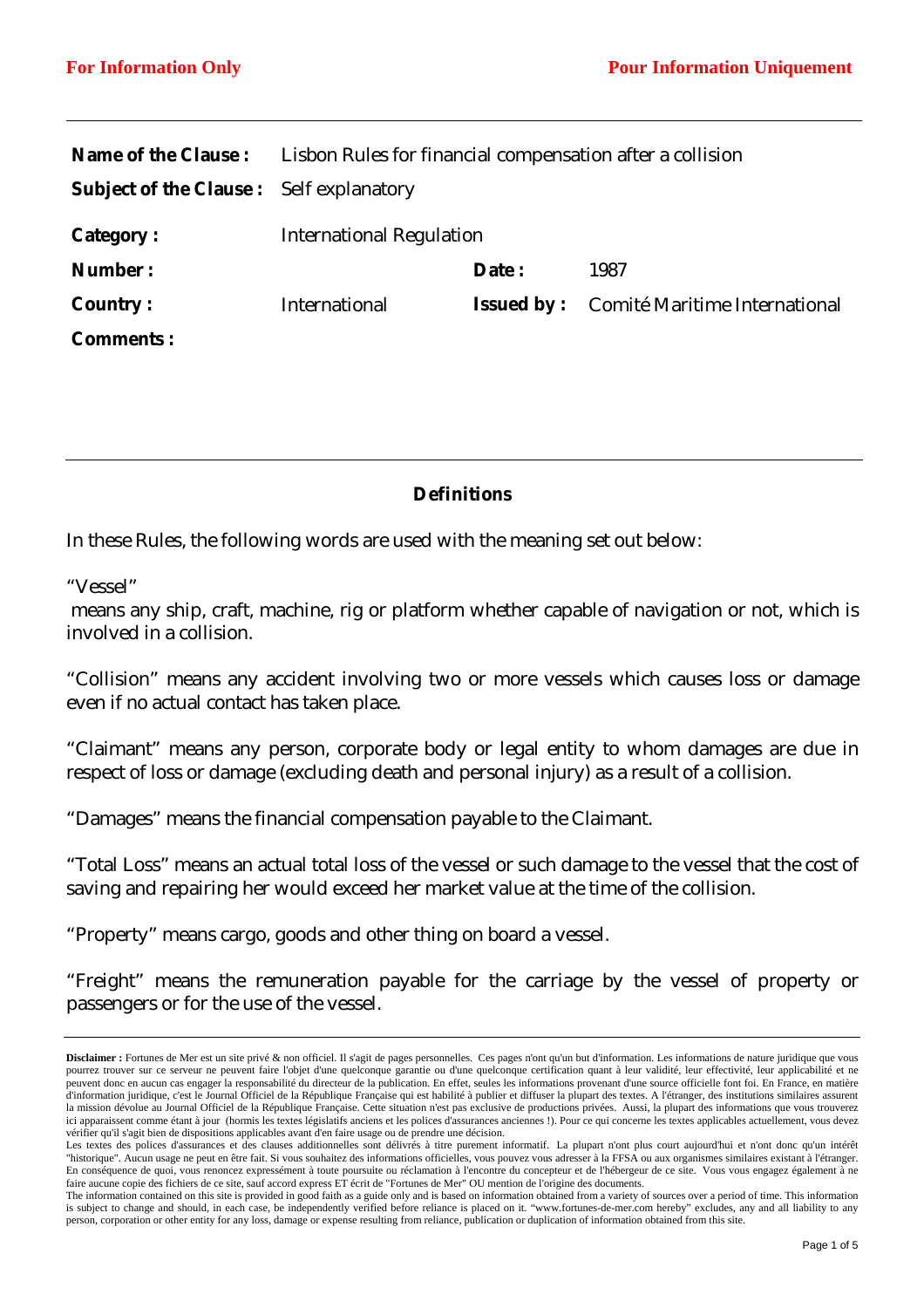"Detention" means the period of time during which the Claimant is deprived of the use of the vessel.

## **RULE A**

These Rules are available for adoption in cases where damages are claimed following a collision. Their adoption does not imply an admission of liability.

## **RULE B**

When a vessel is involved in a collision, these Rules shall apply to the assessment of the damages. These Rules shall not extend to the determination of liability or affect rights of limitation of liability.

#### **RULE C**

Subject to the application of the numbered rules the Claimant shall be entitled to recover only such damages as may reasonably be considered to be the direct and immediate consequence of the collision.

## **RULE D**

Subject to the application of Rule C and of the numbered Rules, damages shall place the Claimant in the same financial position as he would have occupied had the collision not occurred.

#### **RULE E**

The burden of proving the loss or damage sustained in accordance with these Rules shall be upon the Claimant. Damages shall not be recoverable to the extent that the person against whom the claim is made is able to show that the Claimant could have avoided or mitigated the loss or damage by the exercise of reasonable diligence.

#### **RULE I Total loss**

1. In the event of a vessel being a total loss, the Claimant shall be entitled to damages equal to the cost of purchasing a similar vessel in the market at the date of the collision. Where no similar vessel is available, the Claimant shall be entitled to recover as damages the value of the vessel at the date of the collision calculated by reference to the type, age, condition, nature of operation of the vessel and any other relevant factors.

2. Damages recoverable in the event of a total loss shall also include:

(a) Reimbursement of salvage, general average and other charges and expenses reasonably incurred as a result of the collision.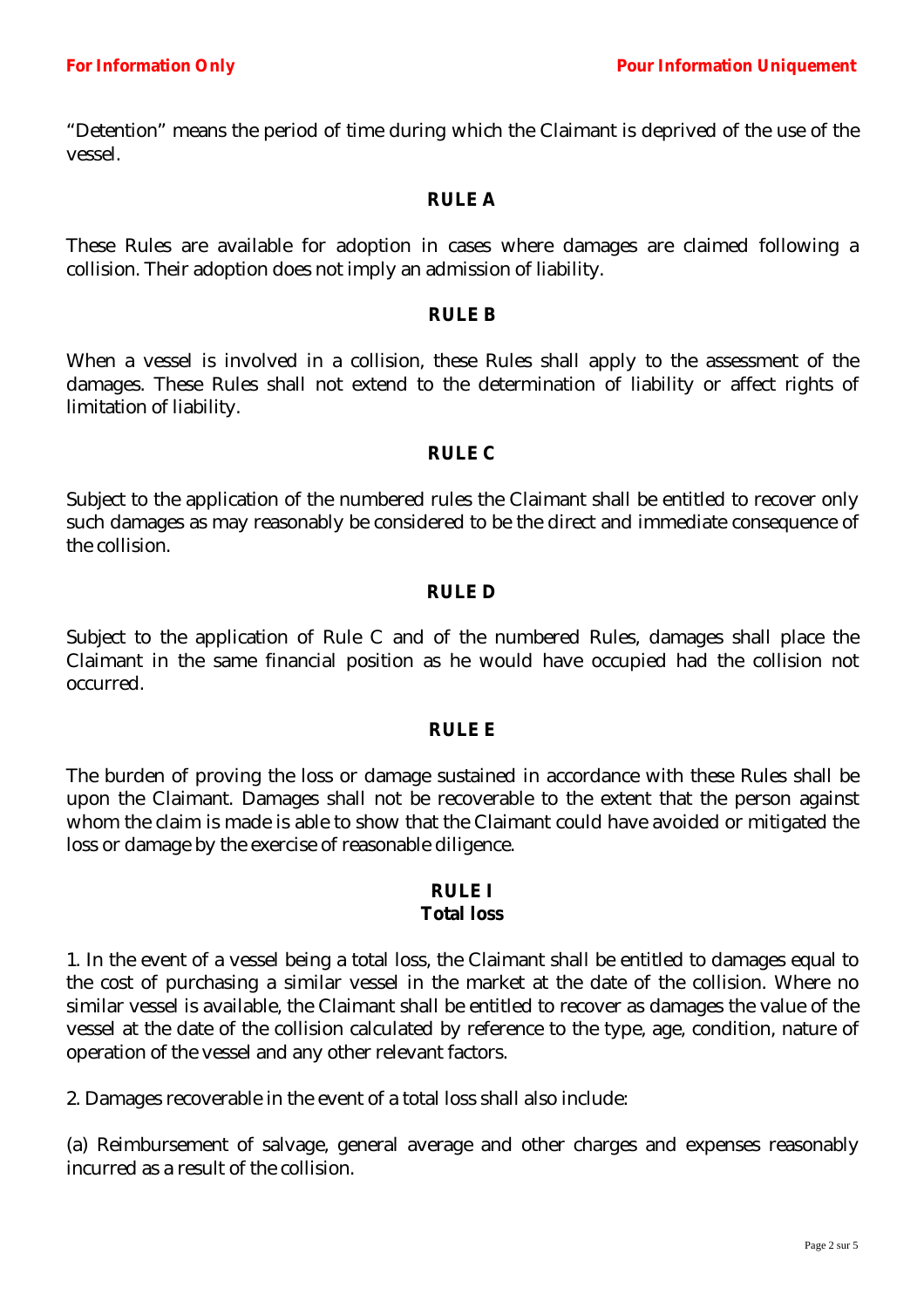(b) Reimbursement of sums for which the Claimant has become legally liable and has paid to third parties in respect of such liability, arising out of the collision by reason of contractual, statutory or other legal obligations.

(c) Reimbursement for the net freight lost and the value of bunkers and ship's gear lost as a result of the collision and not included in the value of the vessel ascertained in accordance with Rule 1 above.

(d) Subject to reimbursement for any claim for loss of freight under paragraph (c) above, compensation for the loss of use of the vessel for the period reasonably necessary to find a replacement whether the vessel is actually replaced or not. Such compensation to be calculated in accordance with Rule II, less any interest which the Claimant may be entitled to receive under Rule IV in respect of the said period.

# **RULE II Damage to vessel**

1. In the event of a vessel being damaged but not being a total loss as defined in these Rules, the Claimant shall be entitled to recover as damages:

(a) The cost of temporary repairs reasonably effected, and the reasonable cost of permanent repairs.

The cost of those repairs shall include but not be limited to the cost of any necessary drydocking, gasfreeing or tank cleaning, port charges, supervision and classification surveys, together with drydock dues and/or wharfage, for the time occupied in carrying out such repairs.

However, when the collision damage repairs are carried out in conjunction with Owners' work which is essential to the seaworthiness of the vessel or with essential repair work arising out of another incident or are deferred to and carried out at a routine docking, the damages shall include but not be limited to drydock dues, wharfage and/or other time-based charges only to the extent that the period to which such charges relate has been extended by reason of the collision damage repairs.

(b) Reimbursement of salvage, general average and other charges and expenses reasonably incurred as a result of the collision.

(c) Reimbursement of sums, for which the Claimant has become legally liable and has paid to third parties in respect of such liability, arising out of the collision by reason of contractual, statutory or other legal obligations.

(d) Reimbursement for the net freight lost and the cost of replacing bunkers and vessel's gear lost as a result of the collision and not included in the cost of repairs under Rule II 1(a).

2. Damages recoverable shall also include:

(a) Subject to reimbursement for any claim for loss of freight under Rule II 1(d), compensation for the net loss of earnings arising from the collision. This compensation shall be assessed by establishing the gross earnings of the vessel lost during detention, calculated by reference to the vessel's earnings or by reference to the earnings of comparable vessels in the same trade and then deducting from the gross earnings the operating costs which would normally have been incurred in order to achieve the gross earnings, such as hire payable, crew and bunker costs, port disbursements and insurance.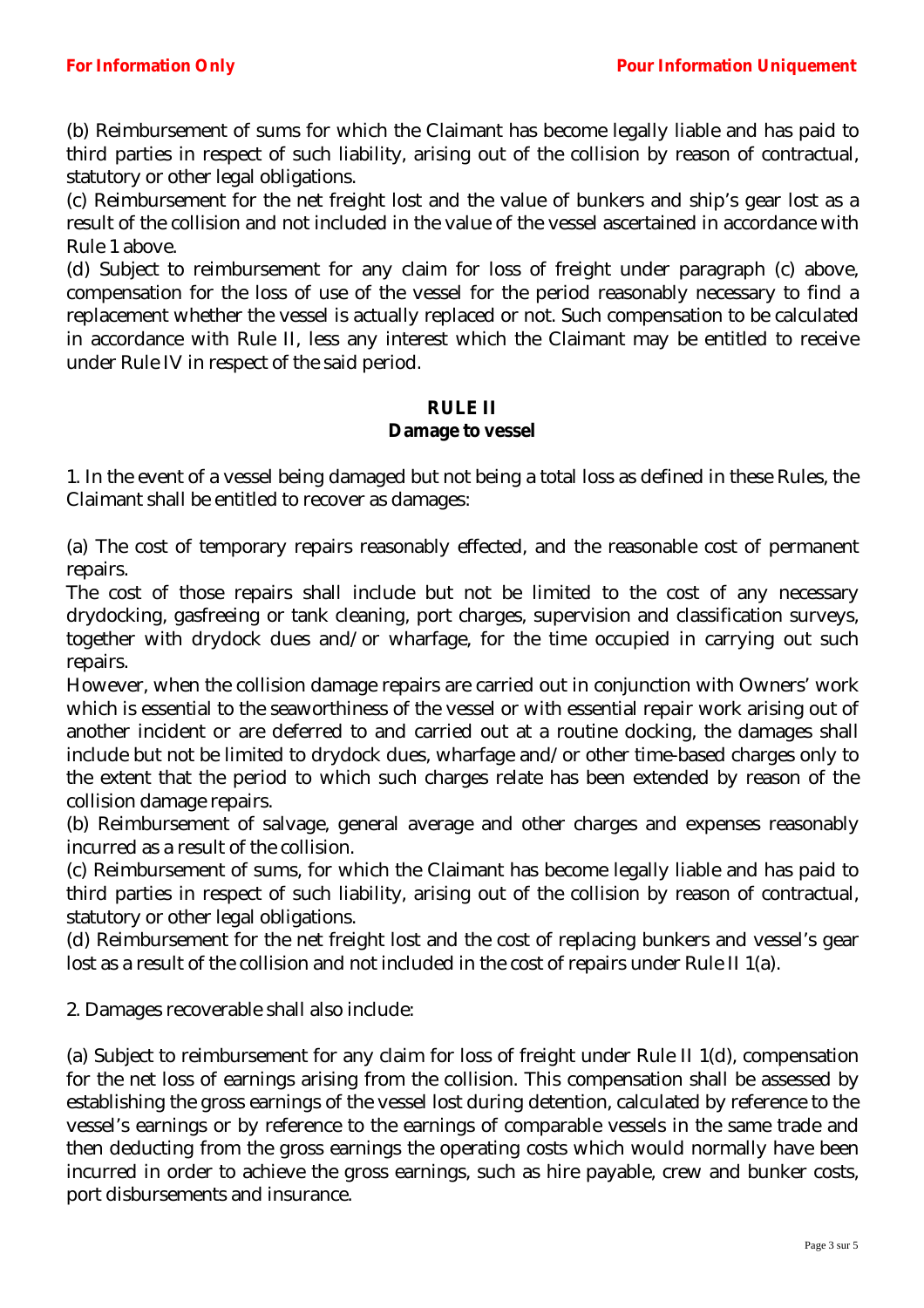(b) Operating costs and expenses actually incurred during detention, other than those included under Rule II 1.

3. In the interpretation of Rule II 2, the following particular provisions will also apply:

(a) When detention occurs during the performance of a voyage charterparty and such detention does not entail cancellation of the charterparty, compensation shall be calculated by applying the average net earnings on the two voyages prior to and the two voyages subsequent to the detention.

When no reference to two prior and two subsequent voyages is possible, the net earnings on other relevant voyages or if there are no other relevant voyages on the voyage during which the collision took place shall form the basis of compensation.

If in consequence of such detention the charterparty is cancelled, and freight remains unearned compensation shall include the net freight lost.

(b) When detention occurs while the vessel is being operated on a liner service, compensation for detention shall be assessed as follows:

i. when detention occurs during the voyage which the vessel is performing at the time of the collision by applying to the detention the net daily earnings for that voyage, computed for the time the voyage would have taken had the collision not occurred,

ii. when detention occurs other than during the voyage which the vessel is performing at the time of the collision, by applying to the detention the average net earnings on the two voyages prior to and the two voyages subsequent to the detention. When reference to two prior and two subsequent voyages is not possible, the basis of the computation will be the net earnings on other relevant voyages. If there are no other relevant voyages the compensation will be assessed by reference to the net earnings of a similar vessel operating in a similar trade.

(c) When detention occurs while the vessel is performing under a time charter, compensation shall include the net loss of hire during the detention. If in consequence of such detention the charterparty is cancelled, compensation shall include the net hire which would have been paid during the unperformed portion of the charter, allowance being made for any actual net earnings during that portion.

4. When collision damage repairs are carried out in conjunction with Owners' work which is essential to the seaworthiness of the vessel or with essential repair work arising out of another incident or are deferred to and carried out at a routine docking, damages shall include compensation for detention only to the extent that the period under repair is extended by reason of the collision damage repairs.

## **RULE III Property on board**

1. The Claimant shall be entitled to recover damages when property has been lost or damaged in consequence of the collision.

2. In the case of property having a commercial value such damages shall be calculated as follows:

(a) If such property is lost, the Claimant shall be entitled to reimbursement of the market value at the port of destination at the time when it should have arrived, less any expenses saved.